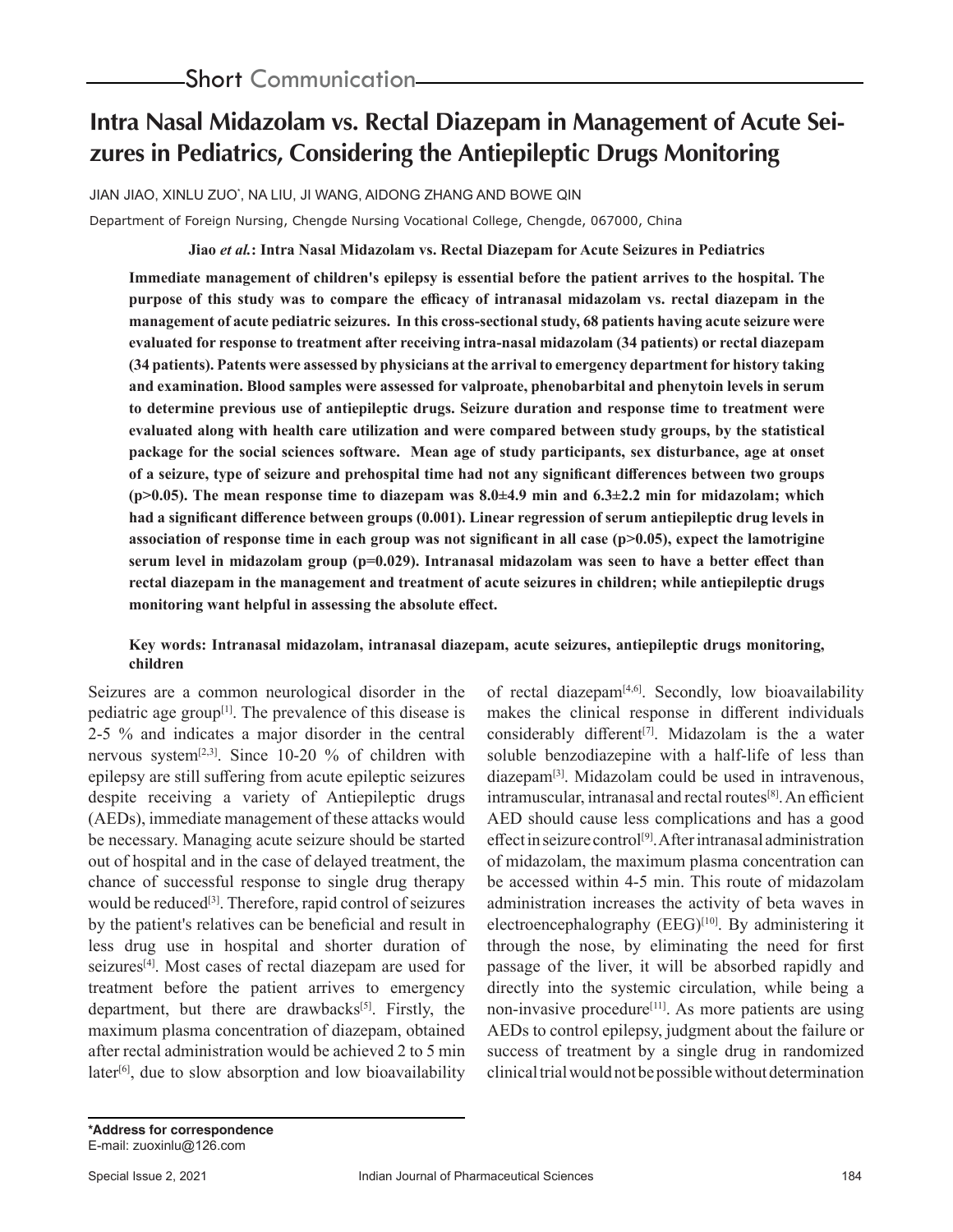of blood levels of these drugs. Due to the conflicts of previous studies, the aim of this study was to compare the efficacy of rectal diazepam and nasal midazolam in the control of acute pediatric seizures, along with monitoring blood AEDs level. This cross sectional descriptive study lasted from March 2019 to May 2019. The study was conducted on the pediatric ward of affiliated Hospital to Jiamusi University. Study was approved by committee of ethics in research of Jiamusi University. A previous clinical trial study by Lather *et al.* demonstrated the efficacy for control of seizure episode in the midazolam group and the diazepam group to be approximately 92.3  $%$  and 65  $%$ , respectively. Considering this factor, it was calculated that at least 34 patients were required to be enrolled in each group (Alpha=0.05, Beta=0.2, Power=0.8). In this study, 68 patients with acute seizures were enrolled. Patients who had not received any treatment by parents before the hospital were included in the study. The same number of packed equivalent envelopes containing the name of the drug to be delivered was randomly distributed. In the pediatric ward, a box containing such envelopes was held. When an individual was enrolled in the research, randomization was done by selecting an envelope to either group and the specified drug was prescribed $[12]$ . There were two types of envelopes containing nasal spray of midazolam 0.2 mg/kg body weight and 0.3 mg/kg body weight rectal diazepam. With the help of a nasal spray, midazolam was inserted into the anterior nares and diazepam was inserted into the rectum with an 8-F size infant feeding tube inserted into the anal opening for 4 cm. The time of entry to emergency department (ED) and stop of seizure was recorded. Patients were given continuous pulse oximetry. Patients were monitored for complications such as tachycardia, bradycardia, hypotension, bradypnea, shortness of breath, arterial oxygen saturation for up to 1 h in the ED and then for 4 h in the next transferred ward. We considered the efficacy of the drug as the time of seizure stop. At the patient arrival 2 cc blood sample was taken. AEDs monitoring methods were done using High-performance liquid chromatography-Ultraviolet (HPLC-UV)/Liquid chromatography–mass spectrometry (LC-MS) methods<sup>[13]</sup>. All data collected were entered in the Microsoft Excel (MS Excel). Data were analyzed using Statistical Package for Social Sciences (SPSS) 15.0 version. All categorical variables were expressed in numbers (percentage) and all continuous variables were expressed as mean standard deviation (SD) or median (IQR). Categorical variables were compared using ChiSquare Test or Fischer Exact test. Continuous variables were compared between the midazolam group and diazepam group using Student's't' test or Wilcoxon Rank Sum test. All tests were two-tailed and p<0.05 was considered to be statistically significant. 68 participants were enrolled in this study. Mean age of participants in midazolam group  $(4.8\pm1.1 \text{ y})$  had not significant difference with Diazepam group  $(4.5\pm1.7 \text{ y})$ . There were 13 male individuals in midazolam group and 17 in diazepam group, with no significant difference in distribution based on the subject's gender  $(p>0.05)$ . Generalized tonic, generalized tonic-colonic and Focal seizures happened in 26.47, 38.24, and 35.29 % of midazolam group and 38.24, 38.24, and 23.53 % of diazepam group, without any significant difference of distribution of type of seizure  $(p>0.05)$ . As shown in Table 1, demographic and clinical characteristics of children with epilepsy who have used intranasal midazolam or rectal diazepam, had not any significant difference, in case of frequency of seizures, age at onset of seizures in months, duration of seizures, being febrile or not, history of previous seizures and pre-hospital coma score ( $p > 0.05$ ). The timing of seizures per minute in each group is given in fig. 1. The analysis of the two groups revealed that the mean response time to diazepam (39.2±13.2) and mean response time of midazolam  $(48.5\pm15.4)$  had a significant difference  $(p=0.001)$ . There was no significant difference between the two groups regarding the total pre-hospital time  $(p>0.05)$ . There was no significant difference between the two groups regarding the seizure duration  $(p>0.05)$ . As shown in Table 2, median serum level of study subjects was demonstrated as possible conflicting factor which this issue was assessed by linear regression. Linear Regression of serum AED levels in association of response time in each group was not significant in all case (p>0.05), expect the lamotrigine serum level in midazolam group (p=0.029). The pharmacological effects of midazolam are similar to those of other benzodiazepines and include: hypnotic, sedative, anticonvulsant, muscle relaxant and stress relievers<sup>[14]</sup>. The difference between midazolam and other AEDs is the faster onset of activity and a shorter duration of activity<sup>[15]</sup>. Midazolam belongs to a more potent drug group than benzodiazepines called imidazobenzodiazepines[8]. Yoshikawa *et al.* showed that midazolam as a first-line drug is effective in treating childhood static seizures<sup>[20]</sup>. At an acidic pH of less than 2, the benzapine ring opens up the drug and increases its solubility in water<sup>[8]</sup>. At physiological pH, the benzepine ring is tightened, causing the drug's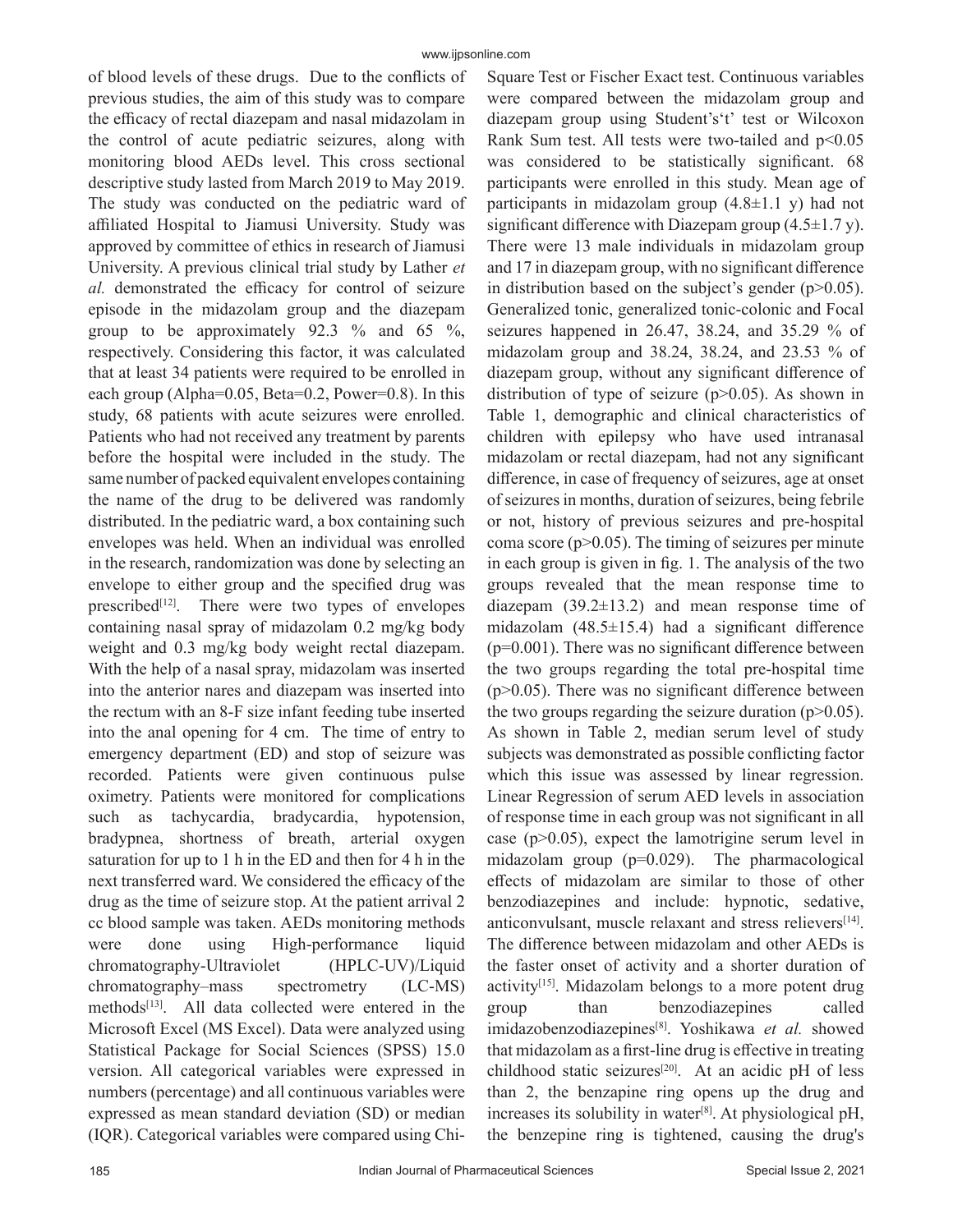lipophilicity, which increases the speed of molecules to pass through the nasal mucosa and blood-brain barrier<sup>[16]</sup>. On the other hand, it has been shown that midazolam tends to bind to benzodiazepine receptors in the central nervous system. Therefore, in addition to speed, its effect will be greater than diazepam. Mucosal administration of midazolam results in a rapid increase in plasma and cerebrospinal fluid (CSF) concentrations<sup>[17]</sup> (Table 3). De Haan *et al.*[18] performed the effect of nasal spray midazolam and rectal diazepam solution on the treatment of seizures in adults. Their results showed that there was no difference in the onset of the anticonvulsant effect of the drugs studied. This is inconsistent with the results of our study. This difference can be attributed to the age of the study group. In a prospective study conducted by Fişgin *et al.*[19] as an anticonvulsant, intranasal midazolam<sup>[20]</sup> is more effective than rectal diazepam, although this requires further research. They found no serious complications in their study. Lahat *et al.*[21] compared the effects of intranasal midazolam with intravenous diazepam in controlling febrile convulsions. At the end, it was concluded that although intravenous diazepam works faster than intranasal midazolam, the time spent on intravenous administration may eventually lead to a decrease in seizures in the intravenous diazepam receiving group. And, therefore, nosebleeds are preferred even in emergency cases. This study was limited to cases of fever and seizures and was not compared with rectal diazepam. In another study, Scott *et al.* compared oral midazolam to rectal diazepam in pediatric seizure control and stated that oral medial midazolam was at least as effective and moderately

effective as diazepam. In this study, intermittent periods of seizures were reported in both groups about 1 to 5 min [22]. The delayed effect of intraoral midazolam appears to be due to its delayed absorption from the large oral cavity space and the narrowing of the oral vessels (as compared to the small space and rich nasal cavity vessels). In our study, the efficacy of nasal administration of midazolam in controlling acute seizures in children was more than rectal diazepam. The mean response to treatment with midazolam was less than diazepam; while the duration of seizure had not any difference which could be due to timing of medication prescription or individual changes. Bhattacharyya *et al.* in a similar study of 188 seizures in 46 children also found that nasal administration of midazolam was preferable to the treatment of pediatric seizures through rectal diazepam<sup>[23]</sup>. Monitoring AEDs in our study didn't reveal any significant information; while a significant association was seen in the case of lamotriginem which had not a high power. This analysis was done to show that the occurred response was just due to the prescribed medications. Finally, according to the results of the present study, midazolam can replace intranasal diazepam by nasal route and can provide better results if it is properly taught to the family. Larger studies, however, are needed with more children and evaluating the effect of seizures types. Therefore, intranasal midazolam may not be able to replace rectal diazepam in the control of acute pediatric seizures outside the hospital. Especially if midazolam products would be available in the form of a spray or a nasal drip, easier use and greater efficacy of the drug will be expected.

| variable                    |                               | Midazolam group | Diazepam group | p     |
|-----------------------------|-------------------------------|-----------------|----------------|-------|
| n                           |                               | 34              | 34             |       |
| Age, years (mean $\pm$ SD)  |                               | $4.8 \pm 1.1$   | $4.5 \pm 1.7$  | 0.411 |
|                             | male                          | 13 (38.24)      | 17 (50)        |       |
| Sex, $n$ $(\%)$             | Female                        | 21 (61.76)      | 17(50)         | 0.169 |
|                             | Generalized tonic             | 9(26.47)        | 13 (38.24)     |       |
|                             | Generalized tonic-<br>colonic | 13 (38.24)      | 13 (38.24)     |       |
| Type of seizure, $n$ $(\%)$ | Focal seizures                | 12 (35.29)      | 8(23.53)       | 0.935 |
|                             | Daily                         | 6(17.65)        | 6(17.65)       |       |
|                             | Weekly                        | 5(14.71)        | 6(17.65)       |       |

### **TABLE 1: DEMOGRAPHIC AND CLINICAL CHARACTERISTICS OF CHILDREN WITH EPILEPSY**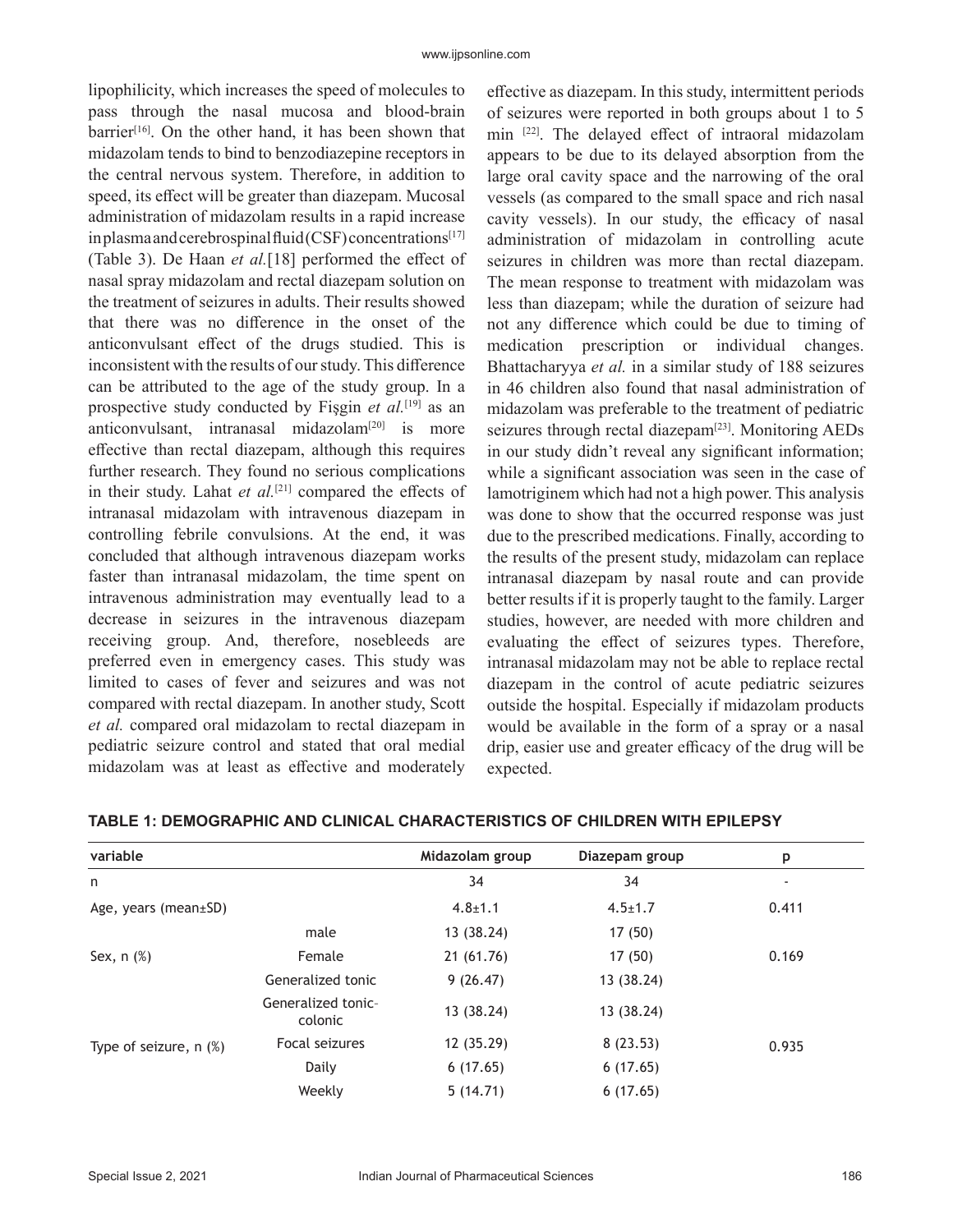| Monthly                                            | 10(29.41)       | 6(17.65)                            |       |
|----------------------------------------------------|-----------------|-------------------------------------|-------|
| Six monthlies                                      | 8(23.53)        | 9(26.47)                            | 0.327 |
| Yearly                                             | 5(14.71)        | 7(20.59)                            |       |
| Age at onset of a seizure in months, months        |                 | $37.05 \pm 15.2$<br>$40.8 \pm 17.1$ |       |
|                                                    | 17 (50)         | 13 (38.24)                          | 0.169 |
| Pre-hospital Glasgow Coma Scale score<br>(mean±SD) |                 | $8.5 \pm 1.2$                       | 0.123 |
| Normal                                             | 9(826.47)       | 8(823.53)                           |       |
| Seizing                                            | $8 \ (% 23.53)$ | $8$ (% 23.53)                       |       |
| <b>Unconscious</b>                                 | $6$ (% 17.65)   | 10 (% 29.41)                        | 0.725 |
| Not known                                          | $5($ % 14.71)   | $5($ % 14.71)                       |       |
| Not presented to ED                                | $6$ (% 17.65)   | 3(88.8)                             |       |
|                                                    |                 | $8.6 \pm 1.09$                      |       |



**Fig. 1: Response time, total pre-hospital time and seizure duration** \*significant difference between groups, p<0.05; NS: not significant difference, (**inclusively**) Midazolam group, (**inclusively**) Diazepam group

| Group                  | <b>Midazolam Group</b> | Diazepam Group    |
|------------------------|------------------------|-------------------|
| Valproate, µg/m        | $0(0-18.7225)$         | 9.275(0-23.9275)  |
| Phenobarbital, µg/m    | $1.68(0-25.1975)$      | $1.15(0-31.9675)$ |
| Phenytoin, $\mu$ g/m   | $0.98(0-14.9)$         | $0(0-17.005)$     |
| Levetiracetam, µg/m    | $0(0-2.2)$             | $0(0-3.5)$        |
| Lamotrigine, $\mu$ g/m | $0(0-0)$               | $0(0-0)$          |
| Felbamate, $\mu$ g/m   | $0(0-0)$               | $0(0-0)$          |
| Primidone, µg/m        | $0(0-0)$               | $0(0-0.0225)$     |
| Ethosuximide, µg/m     | $0(0-0)$               | $0(0-0)$          |
| Lacosamide, ug /L      | $0(0-0)$               | $0(0-0.0375)$     |
| Gabapentin, µg/m       | $0(0-0.6075)$          | $0(0-2.685)$      |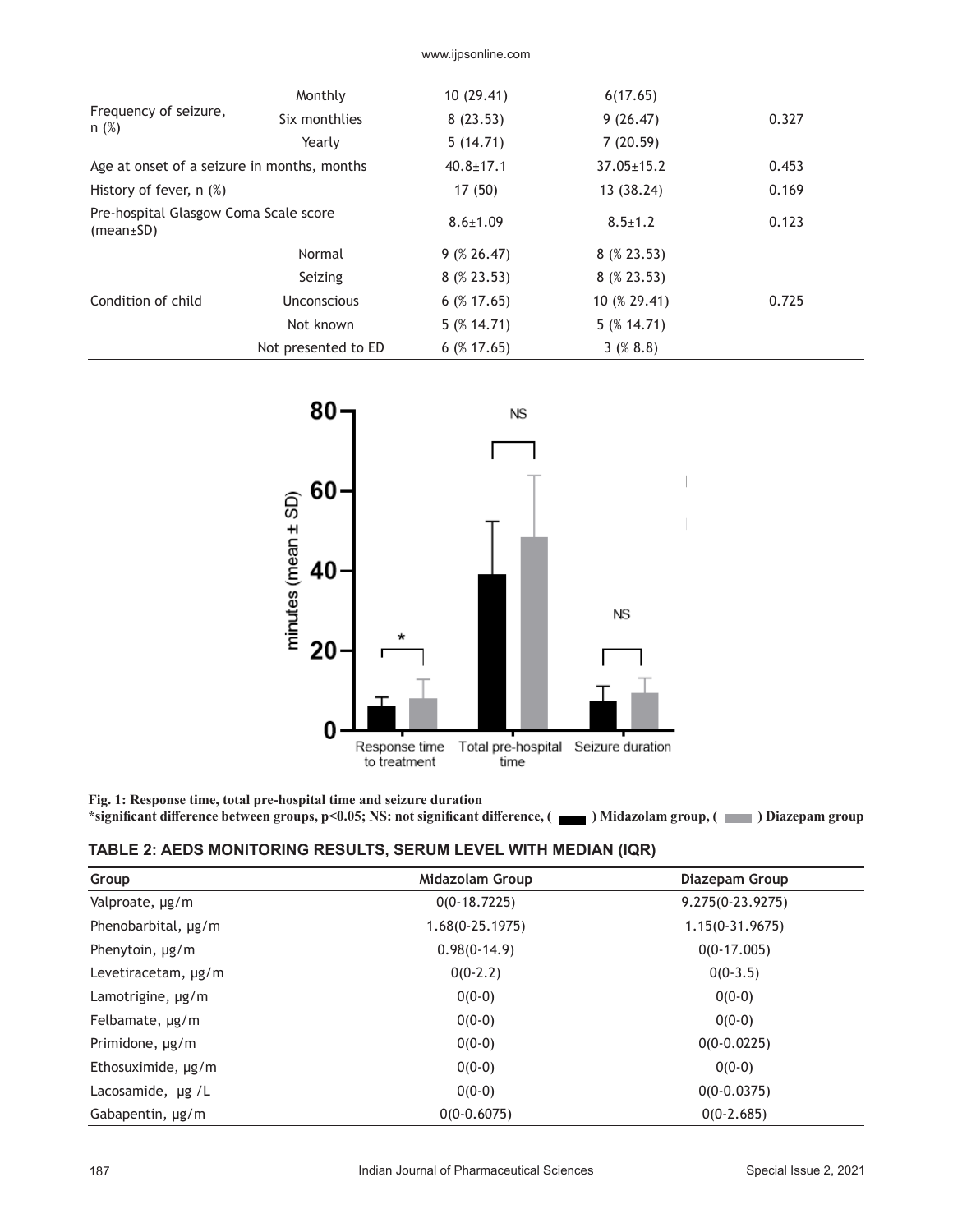|                        | Midazolam Group |                       |       | Diazepam Group |                       |       |  |
|------------------------|-----------------|-----------------------|-------|----------------|-----------------------|-------|--|
|                        | Coefficient     | <b>Standard error</b> | p     | Coefficient    | <b>Standard error</b> | p     |  |
| Valproate, µg/m        | 0.018           | 0.032                 | 0.573 | 0.022          | 0.064                 | 0.738 |  |
| Phenobarbital, µg/m    | $-0.004$        | 0.027                 | 0.886 | 0.078          | 0.047                 | 0.109 |  |
| Phenytoin, $\mu$ g/m   | 0.03            | 0.033                 | 0.376 | $-0.044$       | 0.063                 | 0.485 |  |
| Levetiracetam, µg/m    | $-0.028$        | 0.038                 | 0.460 | 0.099          | 0.099                 | 0.653 |  |
| Lamotrigine, $\mu$ g/m | $-0.316$        | 0.137                 | 0.029 | 0.438          | 0.438                 | 0.734 |  |
| Felbamate, µg/m        | $-0.022$        | 0.045                 | 0.628 | 0.096          | 0.096                 | 0.158 |  |
| Primidone, µg/m        | $-0.071$        | 0.181                 | 0.698 | 0.667          | 0.667                 | 0.809 |  |
| Ethosuximide, ug/m     | $-0.008$        | 0.021                 | 0.700 | 0.038          | 0.038                 | 0.137 |  |
| Lacosamide, mg/L       | $-0.047$        | 0.075                 | 0.535 | 0.170          | 0.170                 | 0.528 |  |
| Gabapentin, µg/m       | 0.211           | 0.231                 | 0.370 | 0.425          | 0.425                 | 0.794 |  |
| Valproate, µg/m        | $-0.028$        | 0.038                 | 0.460 | 0.099          | 0.099                 | 0.653 |  |

### **TABLE 3: LINEAR REGRESSION OF SERUM AED LEVELS IN ASSOCIATION OF RESPONSE TIME (SEIZURE STOP TIME)**

# **Acknowledgement:**

Title of scientific research project of Heilongjiang Provincial Health and Construction Commission: Study on the protective effect of levetiracetam on the midbrain of epileptic young rats (Project No: 2018223).

#### **Conflict of Interests:**

The authors have declared no conflict of interests.

### **REFERENCES**

- 1. Mahmoudian T, Zadeh MM. Comparison of intranasal midazolam with intravenous diazepam for treating acute seizures in children. Epilepsy Behav 2004;5(2):253-5.
- 2. Hauser WA. The prevalence and incidence of convulsive disorders in children. Epilepsia 1994;35:S1-6.
- 3. Holsti M, Sill BL, Firth SD, Filloux FM, Joyce SM, Furnival RA. Prehospital intranasal midazolam for the treatment of pediatric seizures. Pediatr Emerg Care 2007;22(3):148-53.
- 4. Scott RC, Besag FM, Neville BG. Buccal midazolam and rectal diazepam for treatment of prolonged seizures in childhood and adolescence: a randomised trial. Lancet 1999;353(9153):623- 6.
- 5. Baysun Ş, Aydin ÖF, Atmaca E, Gürer YY. A comparison of buccal midazolam and rectal diazepam for the acute treatment of seizures. Clin Pediatr 2005;44(9):771-6.
- 6. Thakker A, Shanbag P. A randomized controlled trial of intranasal-midazolam versus intravenous-diazepam for acute childhood seizures. J Neurol 2013;260(2):470-4.
- 7. Orr RA, Dimand RJ, Venkataraman ST, Karr VA, Kennedy KJ. Diazepam and intubation in emergency treatment of seizures in children. Ann Emerg Med 1991;20(9):1009-13.
- 8. Nordt SP, Clark RF. Midazolam: a review of therapeutic uses and toxicity. J Emerg Med 1997;15(3):357-65.
- 9. Schmitz B. Effects of antiepileptic drugs on mood and behavior. Epilepsia 2006;47:28-33.
- 10. Lindhardt K, Gizurarson S, Stefánsson SB, Òlafsson DR, Bechgaard E. Electroencephalographic effects and serum concentrations after intranasal and intravenous administration of diazepam to healthy volunteers. Br J Clin Pharmacol 2001;52(5):521-7.
- 11. Misra A, Jogani V, Jinturkar K, Vyas T. Recent patents review on intranasal administration for CNS drug delivery. Recent Pat Drug Deliv Formul 2008;2(1):25-40.
- 12. Bhattacharyya M, Kalra V, Gulati S. Intranasal midazolam vs rectal diazepam in acute childhood seizures. Pediatr Neurol 2006;34(5):355-9.
- 13. Kang J, Park YS, Kim SH, Kim SH, Jun MY. Modern methods for analysis of antiepileptic drugs in the biological fluids for pharmacokinetics, bioequivalence and therapeutic drug monitoring. Korean J Physiol Pharmacol 2011;15(2):67.
- 14. Blumer JL. Clinical pharmacology of midazolam in infants and children. Clin Pharmacokinet 1998;35(1):37-47.
- 15. Nauta J, Stanley TH, de Lange S, Koopman D, Spierdijk J, van Kleef J. Anaesthetic induction with alfentanil: comparison with thiopental, midazolam, and etomidate. Can Anaesth Soc J 1983;30(1):53-60.
- 16. Galley HF, Dubbels AM, Webster NR. The effect of midazolam and propofol on interleukin-8 from human polymorphonuclear leukocytes. Anesth Analg 1998;86(6):1289-93.
- 17. Dhir A, Zolkowska D, Rogawski MA. Seizure protection by intrapulmonary delivery of midazolam in mice. Neuripharma 2013 ;73:425-31.
- 18. De Haan GJ, Van Der Geest P, Doelman G, Bertram E, Edelbroek P. A comparison of midazolam nasal spray and diazepam rectal solution for the residential treatment of seizure exacerbations. Epilepsia 2010;51(3):478-82.
- 19. Fişgin T, Gurer Y, Tezic T, Senbil N, Zorlu P, Okuyaz C, *et al.* Effects of intranasal midazolam and rectal diazepam on acute convulsions in children: prospective randomized study. J Child Neurol 2002;17(2):123-6.
- 20. Yoshikawa H, Yamazaki S, Abe T, Oda Y. Midazolam as a first-line agent for status epilepticus in children. Brain Dev 2000;22(4):239-42.